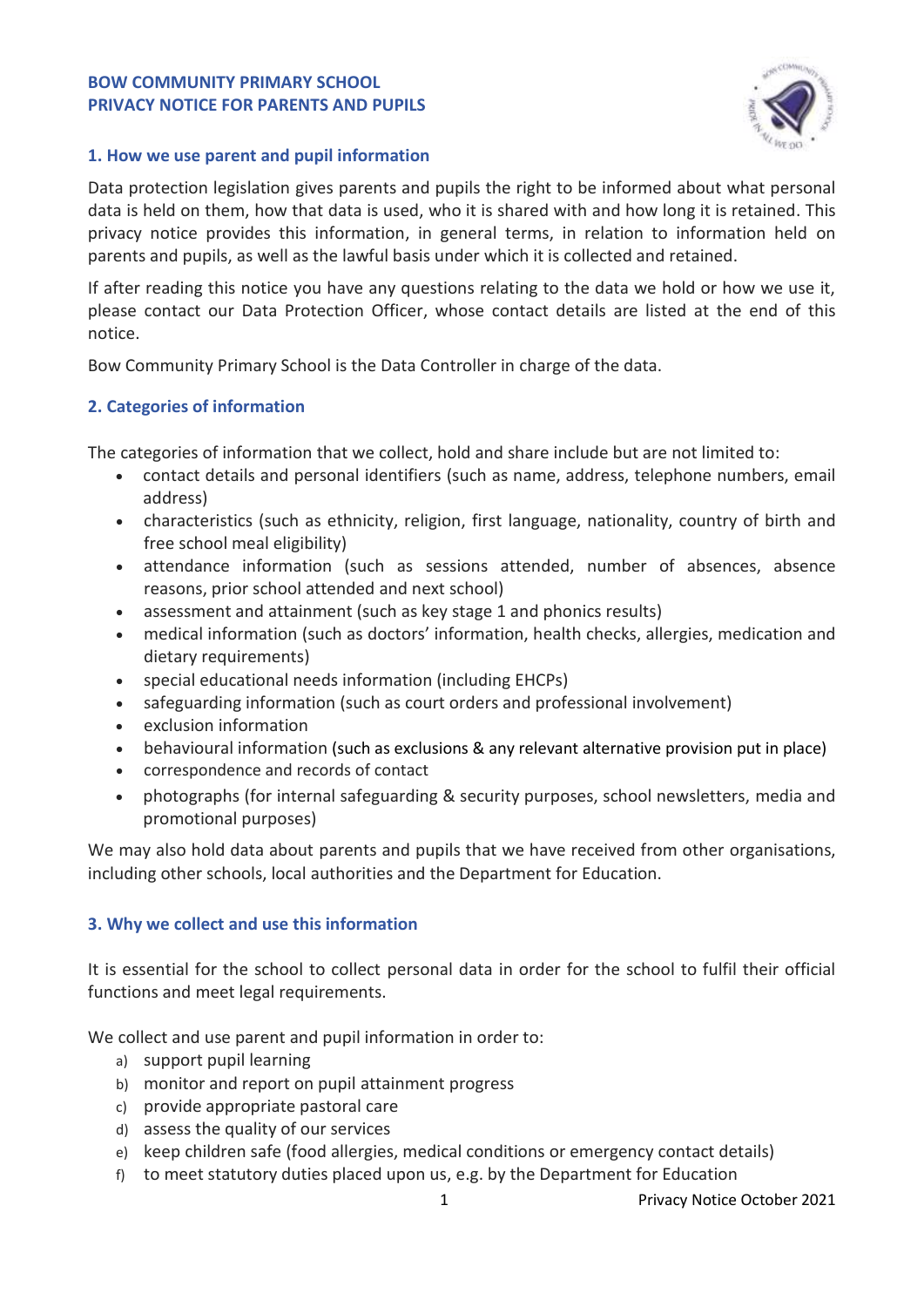Under the UK General Data Protection Regulation (UK GDPR), the lawful bases we rely on for processing parent and pupil information are:

- for the purposes of (a), (b), (c) & (d) above; in accordance with the legal basis of public task. Collecting this data is necessary to perform tasks that the school are required to perform as part of their statutory function
- for the purposes of (e) above; in accordance with the legal basis of vital interests. Processing this data is necessary in order to protect someone's life
- for the purposes of (f) above; in accordance with the legal basis of legal obligation. Data collected for the DfE census information is covered by:
	- o section 537A of the Education Act 1996
	- o the Education Act 1996 s29(3)
	- o the Education (School Performance Information)(England) Regulations 2007
	- o regulations 5 and 8 School Information (England) Regulations 2008
	- o the Education (Pupil Registration) (England) (Amendment) Regulations 2013

We may also process personal data where we have obtained the parent's or pupil's consent to use the data in a certain manner. Where we have obtained consent to use personal data, this consent can be withdrawn at any time. We will make this clear when we ask for consent, and explain how consent can be withdrawn.

Occasionally, where the processing is not part of our performing tasks as a public authority, we may process data under the lawful basis that it is in our legitimate interests or the legitimate interests of a third party to do so. In these circumstances we would be using the data in a way that would be reasonably expected by the parent or pupil concerned and the processing will have a minimal privacy impact or there will be a compelling justification for the processing.

If we need to process any special category data under Article 9 of the UK GDPR which is of a more sensitive nature, we will only do so if we have a lawful basis to do so under Paragraph 2 of Article 9 of the UK GDPR.

Some of the reasons listed above for collecting and using parents' or pupils' personal data may overlap and it may be that more than one lawful basis applies to our processing of the data.

No decisions are made by the school through automated decision making (including profiling).

# **4. Collecting parent and pupil information**

Whilst the majority of personal information provided to us is mandatory, some of it is provided to us on a voluntary basis. In order to comply with data protection legislation, we will inform you at the point of collection whether you are required to provide certain information to us or if you have a choice in this.

We collect the majority of parent and pupil information via enrolment forms or a Common Transfer File (CTF) or other secure file transfer from a pupil's previous school. As well as holding personal data that has been provided by the parent or pupil, we may also hold data provided by other sources, such as:

- local authorities
- government departments or agencies
- police forces, courts and tribunals.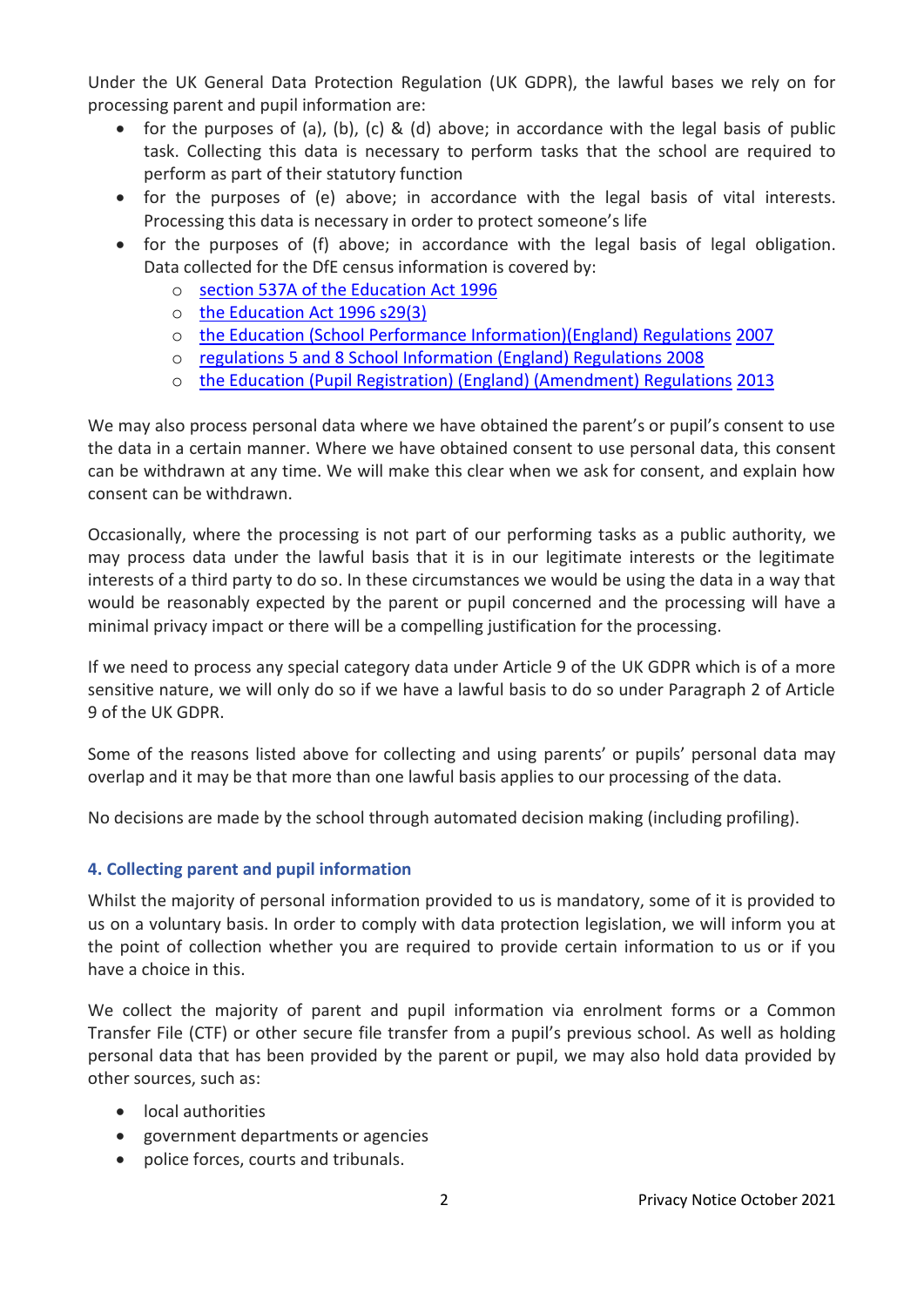### **5. Storing data**

We hold personal data relating to a parent or pupil throughout the duration of a pupil's attendance at Bow Community Primary School. The pupil file will follow the pupil when that pupil leaves the school. However it will be necessary to retain some data and this will be kept in line with our retention policy which can be viewed upon request by contacting the school. When personal data is no longer needed, we will dispose of it in a secure manner.

In order to protect data whilst it is in our possession we have data protection policies and procedures in place. These include strong organisational and technical measures and these are reviewed regularly. For further information on how data is protected please contact the school's Data Protection Officer whose contact details can be found at the end of this privacy notice.

#### **6. Who we share parent and pupil information with**

We do not share information about parents or pupils with any third party without consent unless the law and our policies allow us to do so.

The Department for Education (DfE) collects personal data from educational settings and local authorities via various statutory data collections. We are required to share information about our pupils with the DfE either directly or via our local authority for the purpose of those data collections, under section 3 of The Education (Information About Individual Pupils) (England) Regulations 2013. Data shared with the DfE underpins school funding and educational attainment policy and monitoring. An example of the information we share with our local authority would be safeguarding concerns or exclusions. We may also be required to share information about our pupils with the local authority to ensure that they can conduct their statutory duties under the [Schools Admission Code,](https://www.gov.uk/government/publications/school-admissions-code--2) including conducting Fair Access Panels. All data is transferred securely and held by the DfE under a combination of software and hardware controls, which meet the current [government security policy framework](https://www.gov.uk/government/publications/security-policy-framework). For more information, please see section 10 'How Government uses your data'.

Where there is a legal requirement to do so, or it is otherwise necessary and it complies with data protection law, we may also share personal information with:

- educators and examining bodies
- Ofsted
- suppliers and service providers to enable them to provide the services contracted
- central government departments or agencies
- our auditors
- health authorities
- security organisations
- health and social welfare organisations
- professional advisers and consultants
- police forces, courts, tribunals
- professional bodies
- the pupil's previous and future schools

To support NHS Test and Trace (which is part of the Department for Health and Social Care) we may share with them names, contact telephone numbers and possibly the dates when people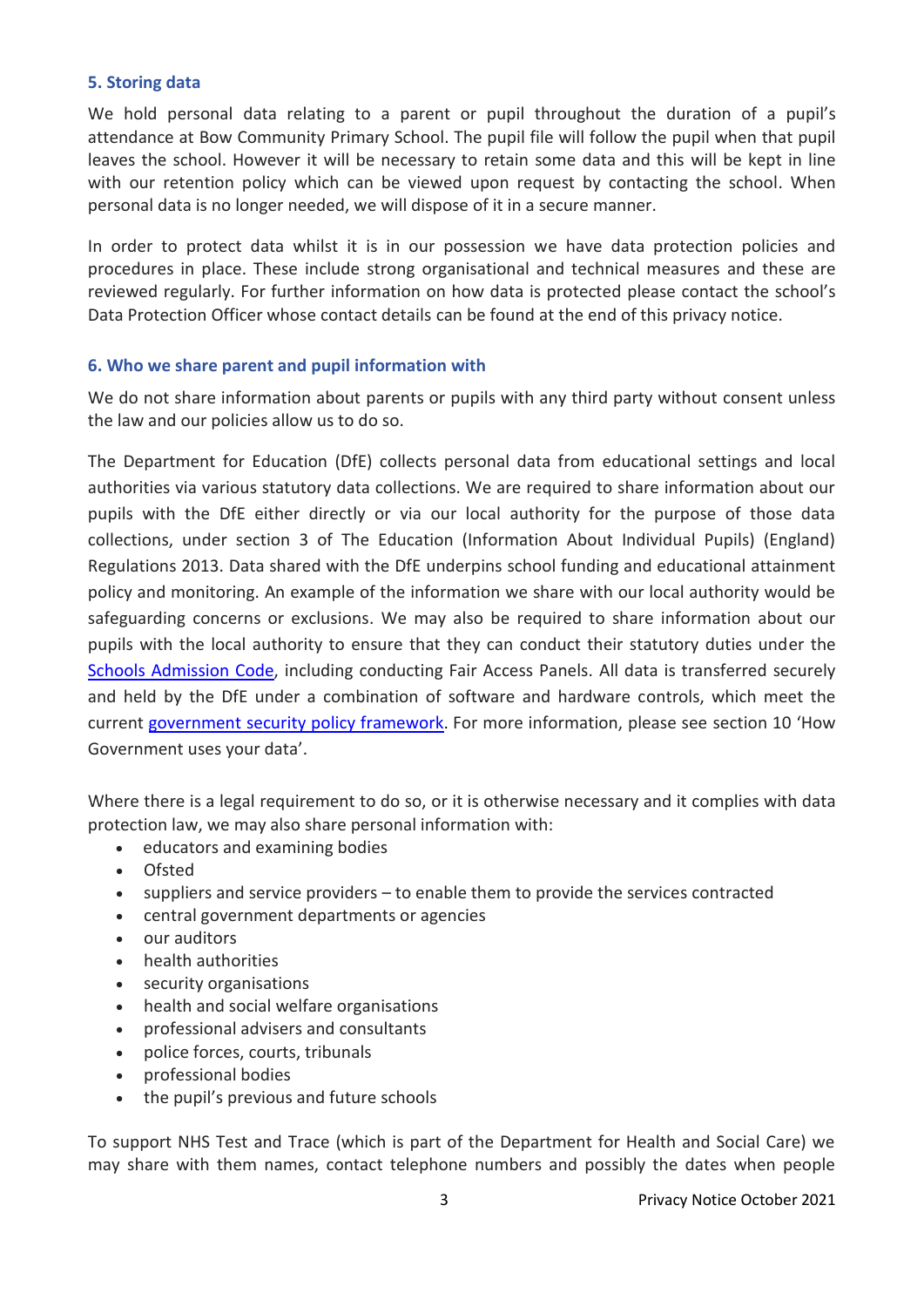have been present at the school. We will only share information with NHS Test and Trace if it is specifically requested by them.

If this information is requested by the NHS Test and Trace service, the service would at that point itself become responsible for compliance with data protection legislation regarding that data. As part of safeguarding your personal data, NHS Test and Trace has in place technical, organisational and administrative security measures to protect your personal information in order to protect it from loss, misuse, unauthorised access, disclosure, alteration and destruction. NHS Test and Trace will not disclose your information to any third party unless required to do so by law (for example, as a result of receiving a court order).Bow Community Primary School contracts with a number of carefully vetted suppliers and service providers with whom personal data is also shared. Such data is only shared once appropriate assurances have been obtained regarding the way in which the shared data will be processed and protected. The school shares data with the following suppliers and service providers:

- [123Comms](https://www.parentmail.co.uk/wp-content/uploads/2018/04/ParentMail-Data-protection-and-GDPR.pdf) Ltd (Parentmail contact information)
- [Babcock LDP](https://www.babcockldp.co.uk/privacy) (Specialist support services in partnership with Devon County Council)
- [Cool Milk](https://www.coolmilk.com/privacy-cookie-policy/) (School milk supplier registered parent and pupil names)
- [CPOMS](https://www.cpoms.co.uk/privacy-statement/) (Safeguarding monitoring software)
- [EducationCity](https://www.educationcity.com/privacy-policy/) (Pupil name and registration group)
- [EduFOCUS](https://evolve.edufocus.co.uk/privacy_include.asp) (Evolve Risk assessment program)
- $\bullet$  [Eduspot](https://eduspot.co.uk/privacy-policy/) (Teachers2Parents contact information of those with parental responsibility)
- **[Egress](https://www.egress.com/legal/privacy-policy) (Secure email and file sharing service)**
- [Epic!](https://www.getepic.com/privacy-educators) (Online reading books for KS1 & KS2 pupil names and cohort date)
- [eSchools](https://www.eschools.co.uk/policies#privacy) (Website management parent names can be accessed)
- [ESS SIMS](https://www.educationsoftwaresolutions.co.uk/privacy-notice) (School Information Management System for administration of parent & pupil records)
- [Google](https://policies.google.com/privacy) (Pupil accounts to access learning/teaching tools pupil name & registration group)
- [Hodder Education](https://www.hoddereducation.co.uk/privacynotice) (Rising Stars pupil name and registration group)
- Juniper Education [\(Classroom Monitor](https://www.classroommonitor.co.uk/wp-content/uploads/2019/02/classroom_monitor_terms_of_website_use-May2018.pdf) pupil name, prior attainment, SEN/PP/gender/ethnicity information & timetable)
- [Maths Circle Ltd](https://ttrockstars.com/page/privacy) (Times Tables Rock Stars pupil names and classes)
- [Microsoft Office 365](https://www.microsoftvolumelicensing.com/DocumentSearch.aspx?Mode=3&DocumentTypeId=46) (Cloud service curriculum and assessment information)
- [Norse](https://norsegroup.co.uk/privacy-policy/) (Cleaning & catering services pupil names & photographs)
- [nutureuk](https://new.boxallprofile.org/privacy) (Boxall mental health & wellbeing assessment tool pupil names, d.o.b. & assessment information)
- Optima [\(Oshens](http://www.oshens.com/privacy) Health & safety management system)
- [Oxford University Press](https://global.oup.com/privacy?cc=gb) (MyMaths pupil names and classes)
- [ParentPay](https://www.parentpay.com/parentpay-and-gdpr/) (School meals & payment system- registered parent and pupil names)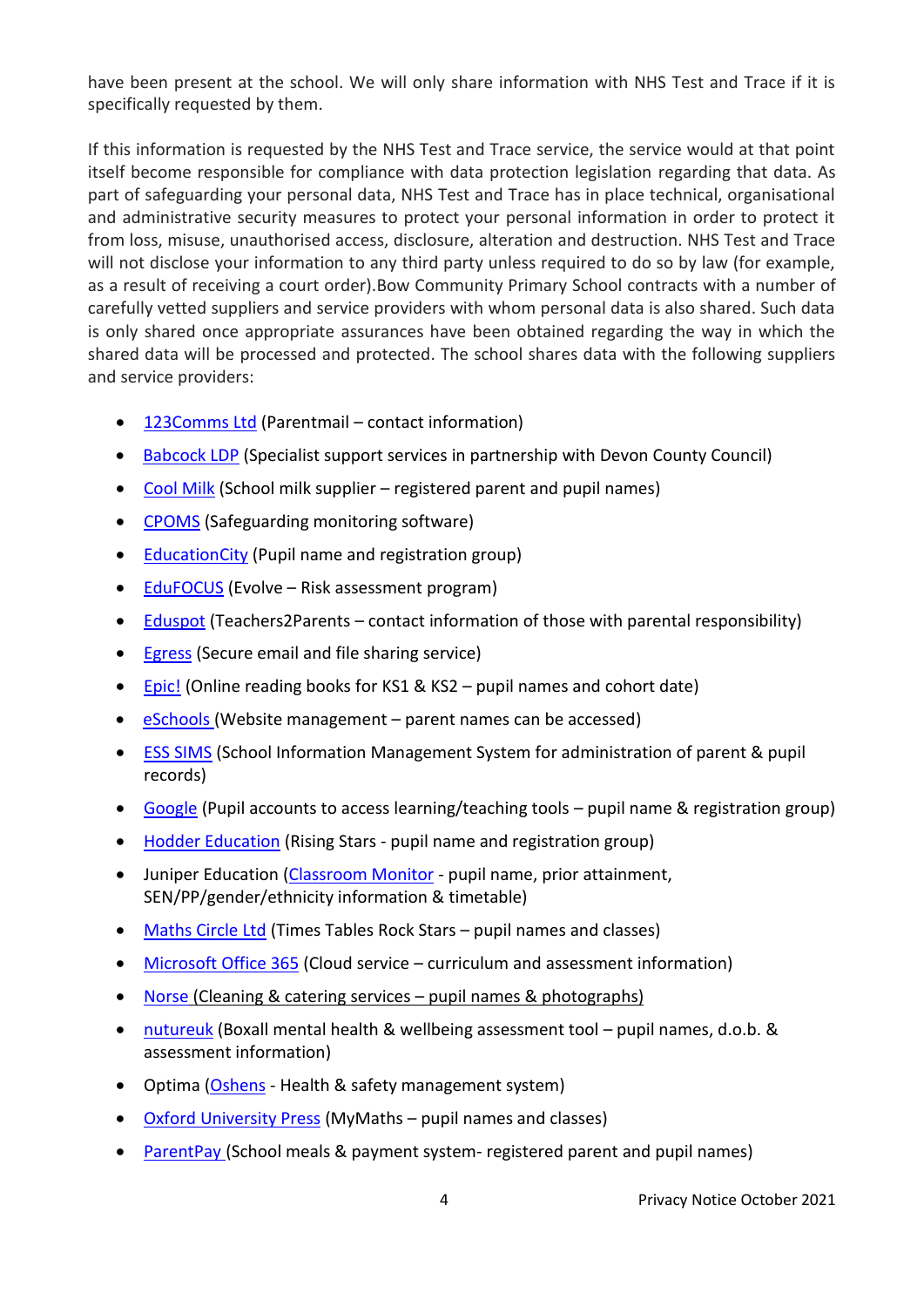- [Pearson Education](https://pi.pearsoned.com/v1/piapi/policies/static/html/EU/PearsonPrivacyPolicy_en_GB.html?cc=GB&lang=en_GB) (Active Learn Primary online reading books for Reception, Y1 and older SEND children – pupil names and cohort date)
- [Renaissance Learning](http://www.renlearn.co.uk/about-us/privacy/) (Accelerated Reader pupil names, d.o.b. and classes)
- [SpeechLink](https://speechandlanguage.info/resources/perch/pdf/infositeprivacypolicy1-2-171019-1.pdf) (speech, language and communication needs (SLCN) pupil names, d.o.b. & assessment information)
- [Tempest Photography](https://www.htempest.co.uk/gdpr) (School photographs)
- [The Foundation Stage Forum Ltd](https://tapestry.info/privacy-policy.html) (Tapestry pupil names and photographs)

For further information please click on the links above to read each company's own privacy notice.

Should we need to transfer personal data to a country or territory outside the European Economic Area, we would do so in accordance with data protection law.

# **7. Additional information for children in need and looked-after children**

In addition to the details set out in this privacy notice, this section explains how we use supplementary information relating to children in need and looked-after children.

The categories of children in need and looked-after children information that we collect, hold and share include:

- episodes of being a child in need (such as referral information, assessment information, Section 47 information, Initial Child Protection information and Child Protection Plan information)
- episodes of being looked after (such as important dates and information on placements)
- outcomes for looked after children (such as whether health and dental assessments are up to date, strengths and difficulties questionnaire scores and offending)
- adoptions (such as dates of key court orders and decisions)
- care leavers (such as their activity and what type of accommodation they have)

We use this additional personal data to:

- a) support these children and monitor their progress
- b) provide them with pastoral care
- c) assess the quality of our services
- d) evaluate and improve our policies on children's social care

Under the UK General Data Protection Regulation (UK GDPR) the lawful basis we rely on for all of these purposes when processing this additional information is that it is processed in accordance with the legal basis of public task. Collecting this data is necessary to perform tasks that the school are required to perform as part of their statutory function.

We share children in need and looked-after children information with:

- the Department for Education (DfE)
- our local authority
- the National Health Service (NHS)
- other appropriate support services as necessary to meet a pupil's individual needs.

We do not share information about our children in need or looked-after children with anyone without consent unless the law and our policies allow us to do so. We share children in need and looked-after children's data with the Department for Education on a statutory basis; under Section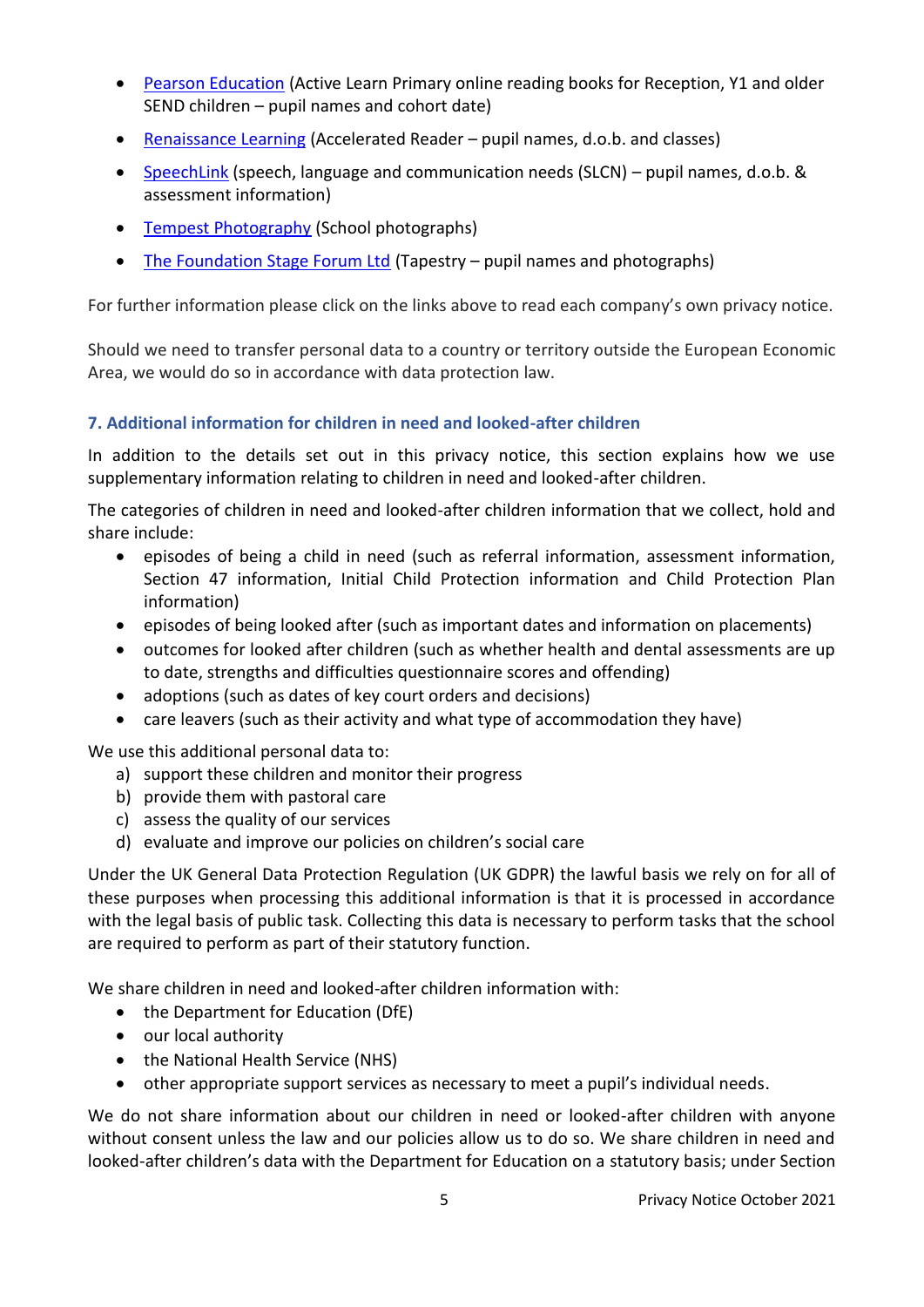83 of the 1989 Children's Act, Section 7 of the Young People's Act 2008 and also under section 3 of The Education (Information About Individual Pupils) (England) Regulations 2013. The data that we lawfully share with the DfE through data collections helps to develop national policies, manage local authority performance, administer and allocate funding and identify and encourage good practice. To find out more about the data collection requirements placed on us by the DfE go to:

Looked-after children:<https://www.gov.uk/guidance/children-looked-after-return> Children in need[: https://www.gov.uk/guidance/children-in-need-census.](https://www.gov.uk/guidance/children-in-need-census)

## **8. Requesting access to your personal data and your data protection rights**

Under data protection legislation, parents have the right to request access to information held about them by making a Subject Access Request.

Parents can also make a Subject Access Request with respect to their child's data where the child is not considered mature enough to exercise their rights over their own data (widely considered to be under the age of 12) or where the child has provided consent.

If you make a Subject Access Request and we do hold information about you or your child, we will:

- give you a description of the information held
- tell you why we are processing it and for how long we will keep it
- explain where we got it from, if not from you or your child
- tell you who it has been, or will be, shared with
- let you know whether any automated decision-making is being applied to the data, and any consequences of this
- give you a copy of the information in an intelligible form

Depending on the lawful basis under which personal data is held, parents and pupils also have the right to:

- object to processing of personal data if it is likely to cause, or is causing, damage or distress
- prevent processing of your personal data for the purpose of direct marketing
- object to decisions being taken by automated means
- in certain circumstances: have personal data erased or destroyed, restrict the processing of data and have inaccurate personal data rectified
- seek redress, either through the Information Commissioner's Office, or through the courts

In certain circumstances individuals also have the right for their personal information to be transmitted electronically to another organisation.

If you would like to make a Subject Access Request or exercise another of the above rights, please contact the school or our Data Protection Officer whose contact details are listed at the end of this notice.

### **9. Withdrawal of consent and the right to lodge a complaint**

Where we have obtained consent to use personal data, this consent can be withdrawn at any time by contacting the school:

Bow Community Primary School Station Road Bow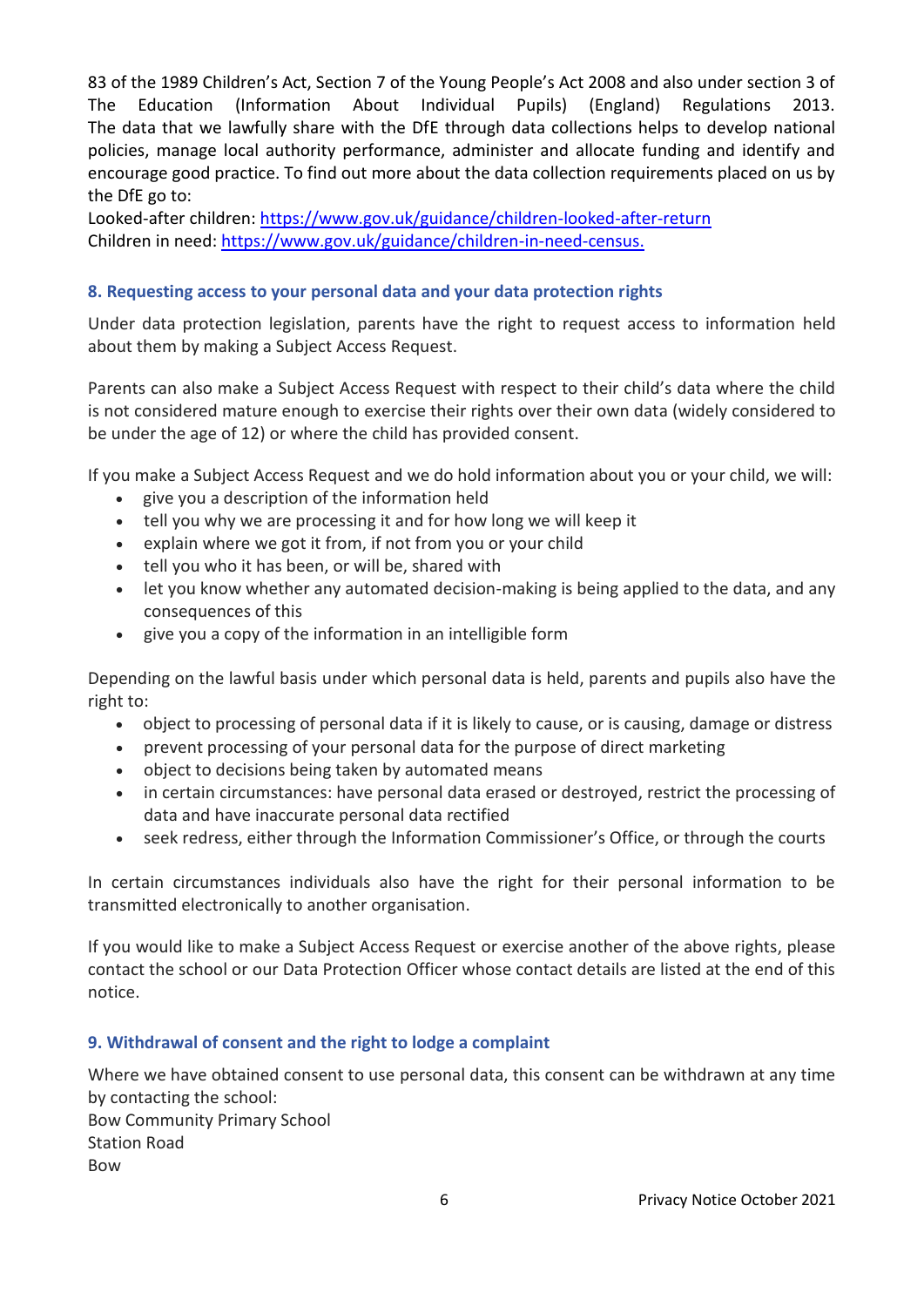Crediton Devon EX17 6HU Email: admin@bowcps.devon.sch.uk Telephone: 01363 82319.

If you think that our collection or use of personal information is unfair, misleading or inappropriate, or have any other concern about our data processing, please raise this with the school in the first instance. Please contact our Data Protection Officer (see Contact Us below) to express your concerns.

Alternatively, you can contact the Information Commissioner's Office:

- report a concern online at <https://ico.org.uk/concerns/>
- call 0303 123 1113
- or write to: Information Commissioner's Office, Wycliffe House, Water Lane, Wilmslow, Cheshire, SK9 5AF

### **10. Last updated**

We may need to update this privacy notice periodically so we recommend that you revisit this information from time to time. This version was last updated on  $4<sup>th</sup>$  October 2021.

## **11. Contact us**

If you have any questions, concerns or would like more information about anything mentioned in this privacy notice, please contact our Data Protection Officer (DPO):

Alvin Scott (DPO) Copplestone Primary School Bewsley Hill Copplestone Crediton Devon EX17 5NX

Email: [dpo@devonmoorsfederation.devon.sch.uk](mailto:dpo@devonmoorsfederation.devon.sch.uk)

### **12. How the Government uses your data**

The pupil data that we lawfully share with the DfE through data collections:

- underpins school funding, which is calculated based upon the numbers of children and their characteristics in each school.
- informs 'short term' education policy monitoring and school accountability and intervention (for example, school GCSE results or Pupil Progress measures).
- supports 'longer term' research and monitoring of educational policy (for example how certain subject choices go on to affect education or earnings beyond school)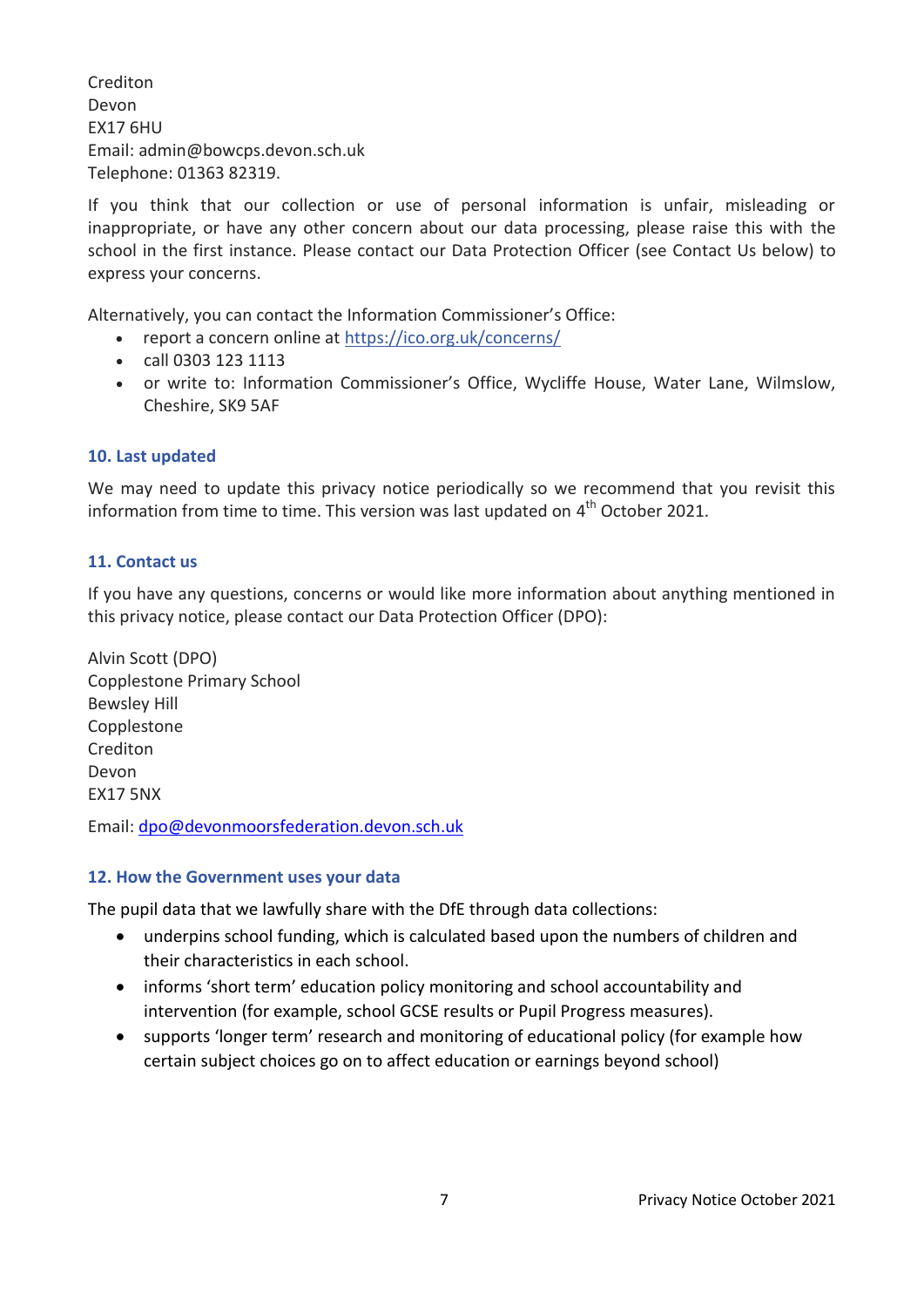# *Data collection requirements*

To find out more about the data collection requirements placed on us by the Department for Education (for example; via the school census) go to [https://www.gov.uk/education/data](https://www.gov.uk/education/data-collection-and-censuses-for-schools)[collection-and-censuses-for-schools](https://www.gov.uk/education/data-collection-and-censuses-for-schools)

### *The National Pupil Database (NPD)*

Much of the data about pupils in England goes on to be held in the National Pupil Database (NPD).

The NPD is owned and managed by the Department for Education and contains information about pupils in schools in England. It provides invaluable evidence on educational performance to inform independent research, as well as studies commissioned by the department.

It is held in electronic format for statistical purposes. This information is securely collected from a range of sources including schools, local authorities and awarding bodies.

To find out more about the NPD, go to [https://www.gov.uk/government/publications/national](https://www.gov.uk/government/publications/national-pupil-database-user-guide-and-supporting-information)[pupil-database-user-guide-and-supporting-information](https://www.gov.uk/government/publications/national-pupil-database-user-guide-and-supporting-information)

## *Sharing by the Department*

The law allows the Department to share pupils' personal data with certain third parties, including:

- schools
- local authorities
- researchers
- organisations connected with promoting the education or wellbeing of children in England
- other government departments and agencies
- organisations fighting or identifying crime

For more information about the Department's NPD data sharing process, please visit: <https://www.gov.uk/data-protection-how-we-collect-and-share-research-data>

Organisations fighting or identifying crime may use their legal powers to contact the DfE to request access to individual level information relevant to detecting that crime. Whilst numbers fluctuate slightly over time, the DfE typically supplies data on around 600 pupils per year to the Home Office and roughly 1 per year to the Police.

For information about which organisations the Department has provided pupil information, (and for which project) or to access a monthly breakdown of data share volumes with Home Office and the police please visit the following website: [https://www.gov.uk/government/publications/dfe](https://www.gov.uk/government/publications/dfe-external-data-shares)[external-data-shares](https://www.gov.uk/government/publications/dfe-external-data-shares)

### *How to find out what personal information the DfE holds about you*

Under the terms of the Data Protection Act 2018, you are entitled to ask the Department:

- if they are processing your personal data
- for a description of the data they hold about you
- the reasons they're holding it and any recipient it may be disclosed to
- for a copy of your personal data and any details of its source